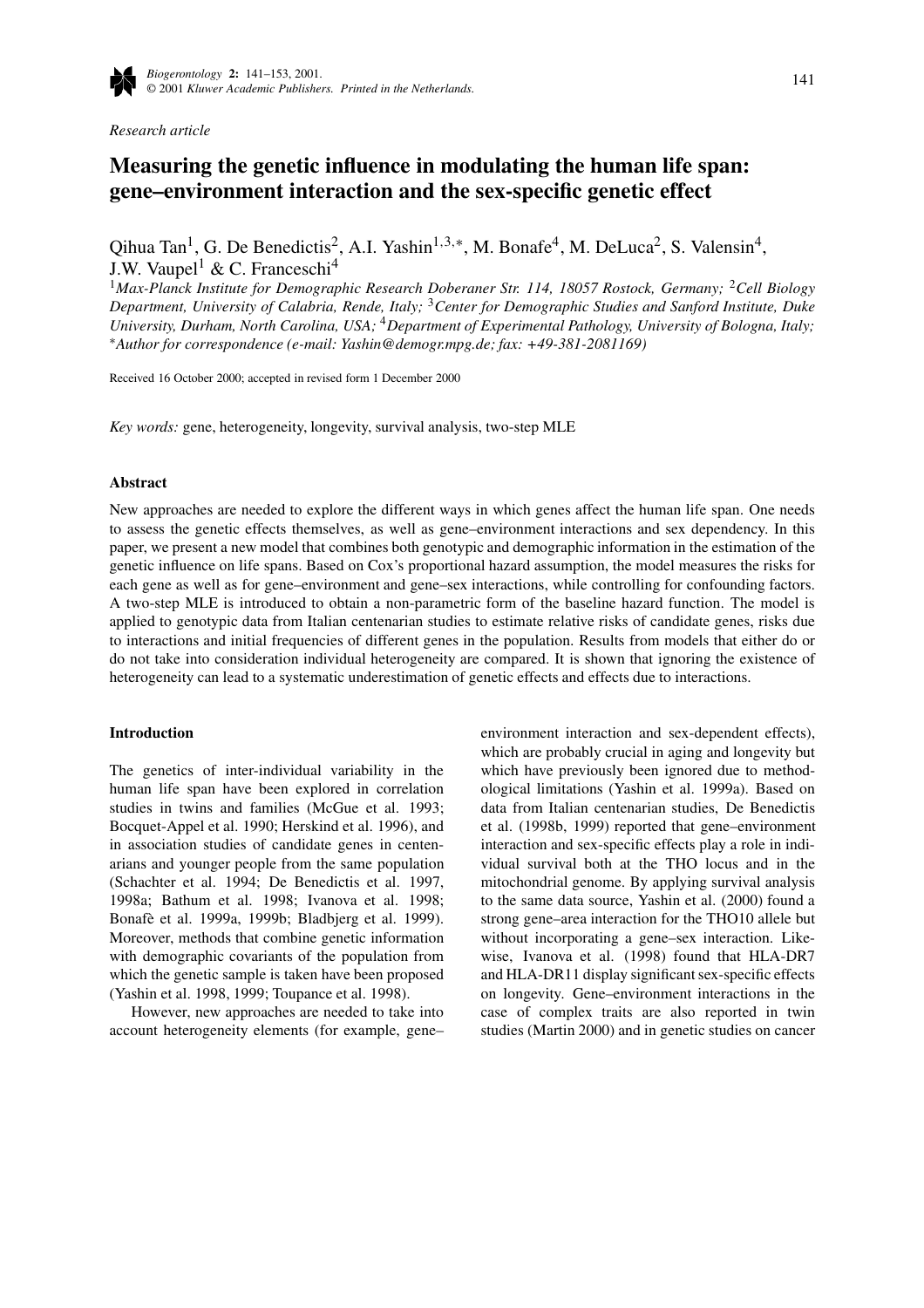(Bennett et al. 1999; Chen et al. 1999), hypertension (Gavras et al. 1999), osteoporosis (Sambrook and Nguyen 1999), and in animal experiments (Clare and Luckinbill 1985; Arking 1987).

The case-control design and case-only study based on the same principle as the case-control study are popular in genetic epidemiology for assessing gene–environment interaction (Andrieu and Goldstein 1999). However, when they are applied to the genetics of longevity, the disadvantages are the same as those addressed by Yashin et al. (1999). First, important variables such as participants' ages are not fully utilized since the aging process is continuous. Second, the demographic background is crucial in assessing the influence of genes on survival (Yashin et al. 1998, 1999). Third, as we show here, the practice of estimating gene–environment interactions is also important for evaluating the effect of genes properly. And it is even more important and relevant in the area of public health, since the discovery of gene–environment interaction and sex-specific effects can help to create a more efficient preventive strategy and to improve the cost-effectiveness of efforts to prolong individual lives.

The relative computational convenience that has resulted from rapidly developing new techniques allows us to think about new approaches in which more information can be combined in measuring the effects of candidate genes and thus more aspects of how genes function in the process of aging can be understood. In this paper, we present a new approach aimed at detecting gene–environment and gene–sex interactions. The approach is based on the relative risk method proposed by Yashin et al. (1999) and is applied to empirical data from Italian centenarian studies.

## **Materials and methods**

## *Samples*

To study the association between genetic variation and longevity, a multicentric longevity study was started in Italy in 1995. Genetic information was collected from individuals in two groups: centenarians and a younger group of people aged 7 to 84. Individuals are recorded by sex and region (southern or northern Italy, respectively). The distribution of participants by sex and area is shown in Table 1. The centenarian group consists of people who had reached the age of 100 or older at the time when blood samples were taken.

*Table 1.* Observations by sex and area.

| Group       | Male | Female | Total |  |  |
|-------------|------|--------|-------|--|--|
| Young       |      |        |       |  |  |
| South       | 311  | 302    | 613   |  |  |
| North       | 54   | 82     | 136   |  |  |
| Total       | 365  | 384    | 749   |  |  |
| Centenarian |      |        |       |  |  |
| South       | 36   | 67     | 103   |  |  |
| North       | 26   | 83     | 109   |  |  |
| Total       | 62   | 150    | 212   |  |  |

The oldest individual in this group was a 109-yearold woman. All participants were clinically healthy. The number of males and females in the control, (i.e., the younger) group is well balanced, but this is not the case for the centenarian group, where there are more than twice as many females as males. In the control group, there are more people at younger ages from the south. However, since one can control for confounding factors like area and sex in our model, this data structure is not problematic for the analysis.

## *Genotypic data*

We examined the eleven autosomal genes and mitochondrial DNA markers shown in Table 2 (apolipoprotein B (APOB): De Benedictis et al. 1998a; Renin (REN), tyrosine hydroxylase (THO), superoxide dismutase 2 (SOD2), poly(ADP-ribose) polymerase (PARP): De Benedictis et al. 1998b; mitochondrial DNA (MtDNA) haplogroups: De Benedictis et al. 1999; superoxide dismutase 1 (SOD1), apolipoprotein A-I (APOA1), apolipoprotein C-III (APOC3), apolipoprotein A-IV (APOA4), insulin (INS), D-Loop MtDNA: unpublished data). The valid number of observations for each locus varies (Table 2) due to the problem of missing values.

#### *Demographic data*

Male and female survival distributions are taken from the Italian life table for 1994 (Annuario Statistico Italiano 1997).

#### *Statistical method*

Cox's proportional hazard model (Cox 1972) is a widely used tool for doing survival analysis in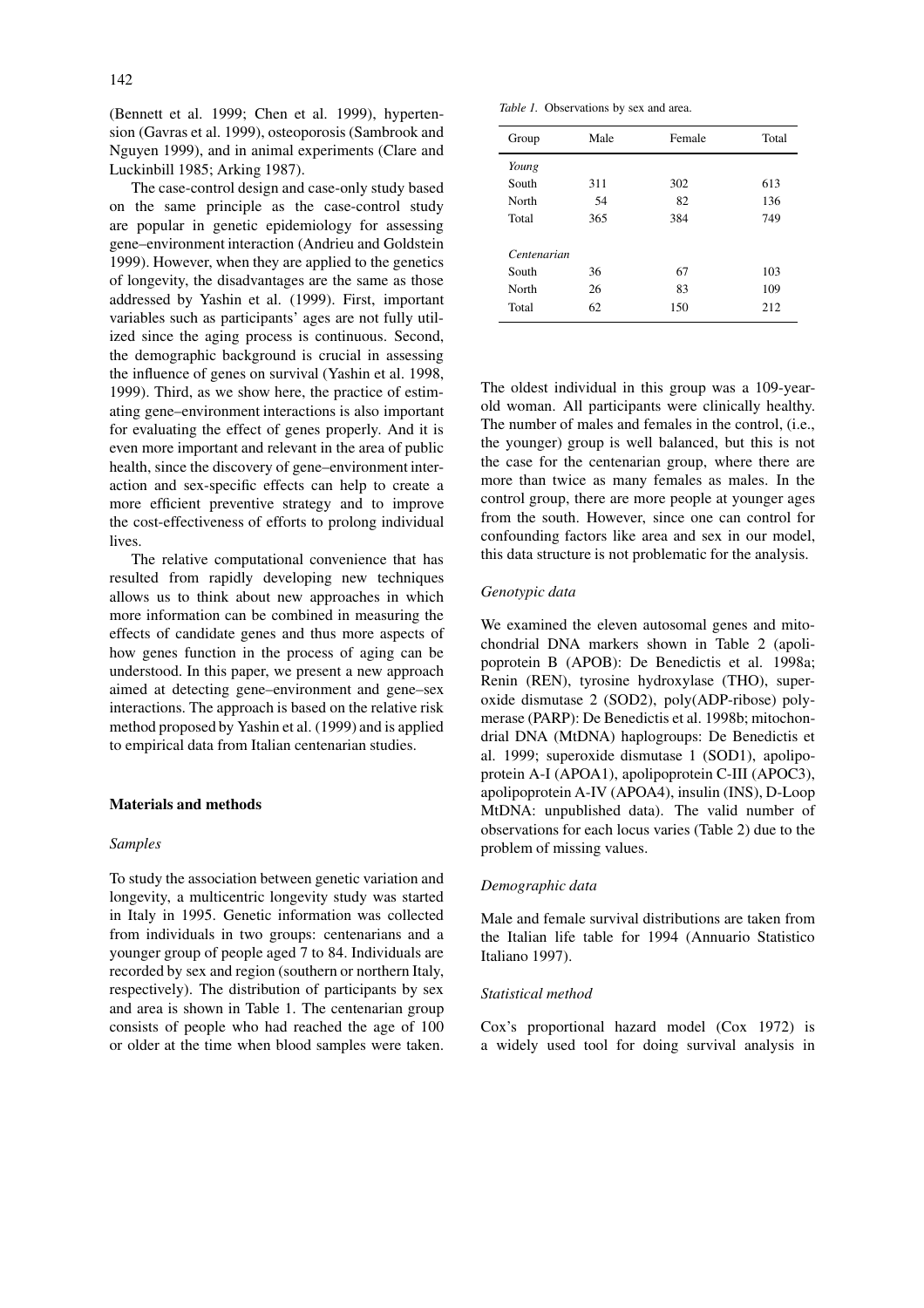*Table 2.* Genes and markers analyzed.

| <b>LOCUS</b>     | Biological role                                   | Chromosome    | Marker                           | Alleles                                                                        | Number of<br>individuals <sup>a</sup> |
|------------------|---------------------------------------------------|---------------|----------------------------------|--------------------------------------------------------------------------------|---------------------------------------|
| <b>APOB</b>      | Major protein of LDL                              | 2p24-23       | 3' APOB-VNTR                     | 23, 26, 31, 33,<br>34, 35, 36, 37,<br>39, 41, 43, 45,<br>47, 49, 51, 53,<br>55 | 787                                   |
| <b>REN</b>       | Angiotensin II synthesis                          | 1q32          | HUMREN4 (STR)                    | 7, 8, 10, 11, 12                                                               | 375                                   |
| THO              | Catecholamine synthesis                           | 11p.15        | HUMTHO1 (STR)                    | 6, 7, 8, 9,<br>$10^{-1}$ , 10                                                  | 555                                   |
| SOD <sub>1</sub> | Oxygen free radicals scavenging                   | 21q22.1       | D21S223 (STR)                    | 1, 2, 3, 4, 5, 6,<br>7, 8, 10                                                  | 386                                   |
| SOD <sub>2</sub> | Oxygen free radicals scavenging                   | 6q25          | $(T/C)$ 401nt                    | T, C                                                                           | 354                                   |
| APOA1            | Major protein of HDL. Activator of<br><b>LCAT</b> | $11q13$ -qter | RFLP-MspI (-78nt)                | $+, -$                                                                         | 328                                   |
| APOC3            | Chylomicrons and VLDL                             | 11q13         | RFLP-SstI $(3$ <sup>'ter</sup> ) | $+, -$                                                                         | 328                                   |
| APOA4            | Newly secreted chylomicrons                       | 11q13         | $RFLP-HincII$ (ex3)              | $+, -$                                                                         | 328                                   |
| <b>INS</b>       | Codes insulin                                     | 11p.15        | RFLP-FokI (1428nt)               | $+,-$                                                                          | 438                                   |
| PARP             | DNA repair                                        | $1q41-42$     | STR (ex1)                        | 83, 85, 87, 89,<br>93, 95, 97, 99                                              | 315                                   |
| Haplo-group      | Oxidative phosphorylation                         | mtDNA         | <b>Associated RFLPs</b>          | H, I, J, K, T,<br>U, V, W, X,<br>Others                                        | 547                                   |
| D-Loop           | Oxidative phosphorylation                         | mtDNA         | <b>STR</b>                       | 132, 134, 136,<br>138, 140                                                     | 393                                   |

<sup>a</sup> For whom information on both gene typization and age at participation was available.

epidemiology. But it cannot be applied when one is interested in measuring the effect of a certain gene allele or genotype on data from cross-sectional studies because participants are censored as regards their life spans. However, the idea of proportional hazard can be borrowed to construct new models for estimating the relative risks of the gene alleles or genotypes of interest. We define the hazard of death as the instantaneous probability of dying given that an individual has survived to a particular time. We then define the relative risk of a gene allele *r* as the ratio of hazard of death for carriers of the gene allele,  $\mu(x, r)$ , to the hazard of death for the non-carriers, which is the baseline hazard  $\mu_o(x)$ . The proportional hazard model assumes that the relative risk *r* is constant over time on the baseline hazard so that  $\mu(x, r) = r\mu_0(x)$ . The corresponding survival function is

$$
s(x, r) = e^{-\int_0^x \mu(t, r)dt} = e^{-\int_0^x r\mu_0(t)dt}
$$
  
=  $e^{-r\int_0^x \mu_0(t)dt} = e^{-rH_0(x)}$   
=  $s_0(x)^r$  (1)

Although *r* can take any value greater than zero, a gene allele with  $r$  larger than one (frailty allele)

increases the hazard of death, while a gene allele with  $r$  smaller than one (longevity allele) reduces it. One good example of frailty allele is the ApoE4. Studies have confirmed that it is a frailty allele such that carriers of the allele have lower survival than the non-carriers (Schachter et al. 1994; Zhang et al. 1998).

When considering unobserved individual heterogeneity, or so-called frailty, a frailty model (Vaupel et al. 1979; Vaupel and Yashin 1985; Aalen 1988; Hougaard 1991) should be introduced. If an individual with a gene allele has frailty *z*, based on the proportional hazard assumption, the hazard of death at age *x* is  $\mu(x, r, z) = xr\mu_0(x)$ . The mean hazard of death for a heterogeneous population carrying the gene allele is

$$
\bar{\mu}(x,r) = \int_0^\infty \mu(x,r,z) f_x(z) dz \qquad (2)
$$

$$
= \int_0^\infty z \mu(x,r) f_x(z) dz
$$

$$
= \mu(x,r) \int_0^\infty z f_x(z) dz
$$

$$
= \mu(x,r) \bar{z}(x)
$$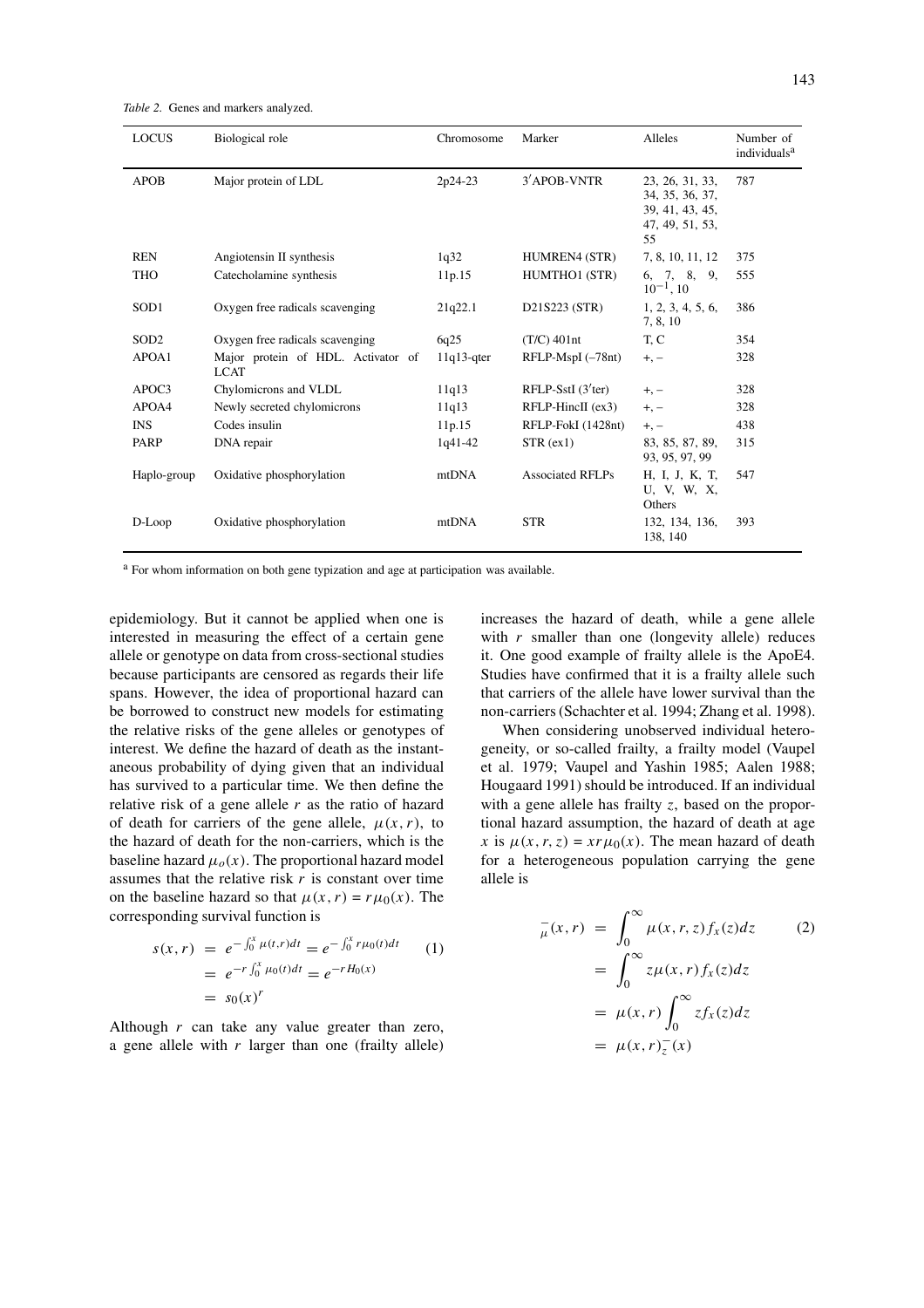*Table 3.* Proportions and risks for different sub-groups.

|                           |                                                      | South                                            | North                                  |                          |  |  |  |
|---------------------------|------------------------------------------------------|--------------------------------------------------|----------------------------------------|--------------------------|--|--|--|
|                           | +                                                    | $\overline{\phantom{a}}$                         | +                                      |                          |  |  |  |
| Proportion<br>Risk, males | $P_{S}P_{\varrho S}$<br>$rrarearg\times arg\times s$ | $P_{S}$ (1 – $P_{\varrho_{S}}$ )<br><i>rarea</i> | $(1 - P_s) P_{en}$<br>$rr_{g\times s}$ | $(1 - P_s) (1 - P_{en})$ |  |  |  |
| Risk, females             | rr <sub>area</sub> r <sub>exa</sub>                  | <i>rarea</i>                                     | r                                      |                          |  |  |  |

Although several distribution forms can be assumed for frailty *z*, a gamma-distribution with mean one and variance  $\sigma^2$  is traditionally preferred (Vaupel et al. 1979; Aalen 1988; Hougaard 1991). Given the gamma-distribution of  $z, z(x)$  in (2) can be derived as  $\sigma_z^-(x) = [1 + \sigma^2 r H_0(x)]^{-1}$  (Vaupel et al. 1979) so that (2) becomes

$$
\bar{\mu}(x,r) = \mu(x,r)/[1 + \sigma^2 H(x,r)]
$$
  
=  $r\mu_0(x)/[1 + \sigma^2 r H_0(x)]$ 

and its corresponding survival function is

$$
\int_{s}^{-}(x,r) = [1 + \sigma^{2} r H_{0}(x)]^{-1/\sigma^{2}}
$$
\n
$$
= [1 - \sigma^{2} r \ln(s_{0}(x))]^{-1/\sigma^{2}}
$$
\n(3)

Here  $H_0(x)$  is the cumulative baseline hazard at age *x*. Frailty models can help to explain the leveling-off of the death rate at advanced ages as a consequence of selection (Vaupel and Yashin 1985; Aalen 1988). As we can see, the mean frailty  $\overline{z}(x)$  decreases with increasing age as selection takes place in a heterogeneous population. It will be shown later that the risks of observed gene alleles could be underestimated in this situation if one ignores the existence of unobserved heterogeneity.

Since all individuals can be grouped as carriers and non-carriers of a gene allele or genotype, one can introduce the simple two-point distribution for the allele or genotype (Vaupel and Yashin 1985; Hougaard 1991). Then the average survival at age for the mixed population consisting of both carriers and non-carriers is (Vaupel and Yashin 1985)

$$
s = p_s^-(x, r) + (1 - p)_s^-(x) \tag{4}
$$

In (4), *p* is the proportion of carriers at birth, and  $\frac{1}{x}(x)$ is the average survival of non-carriers. From (4) we see that  $\frac{f}{x}(x)$  is the weighted mean survival of carriers and non-carriers. (4) can be extended to include more than two sub-groups on the right-hand side with risk compositions of the observed genetic and non-genetic covariates so that

$$
\frac{1}{s}(x) = \sum_{i=1}^{k} P_i s^-(x, r_i)
$$
 (5)

In  $(5)$ ,  $k$  is the total number of compositions with  $\sum_{i=1}^{k} P_i = 1$ , and  $r_i$  is the risk for sub-group *i*. The proportion of sub-group *i* at age *x* is

$$
p_i(x) = p_i s^{-}(x, r_i) / \frac{1}{s}(x)
$$
 (6)

Based on multinomial distribution (Hastings and Peacock 1975), the likelihood function can be written as

$$
L \propto \prod_{x=x_0}^{\infty} \prod_{i=1}^{k} p_i(x)^{n_i(x)} \tag{7}
$$

where  $x_0$  is age of the youngest participant in the study, and  $n_i(x)$  is the number of individuals at age  $x$ in sub-group *i*.  $\sum_{i=1}^{k} n_i(x) = N(x)$ , the total number of observations at age *x*.

Extending (4) to include multiple groups enables us to incorporate confounding factors as well as interactions into the model. Our data includes an individual's sex and region, in addition to the genetic covariates. The proportions and total risks of different sub-groups are shown in Table 3. The proportion of individuals from the south is  $P_s$  and from the north is  $(1 - P_2)$ . The proportion of carriers in the south is  $P_{gs}$ but that in the north is  $P_{gn}$ . *r* is the risk of carrying the gene allele or genotype, which is defined as the relative risk for carriers in reference to non-carriers. *rarea* is the risk of the confounding factor area, which is defined as the relative risk of being from the south in reference to that of being from the north.  $r_{g \times a}$  is the risk of gene–area interaction, which is defined as the relative risk for carriers from the south in reference to carriers from the north.  $r_{g \times s}$  is the risk of gene–sex interaction, which is defined as the relative risk for male carriers in reference to female carriers. To detect gene–sex interaction, risk compositions are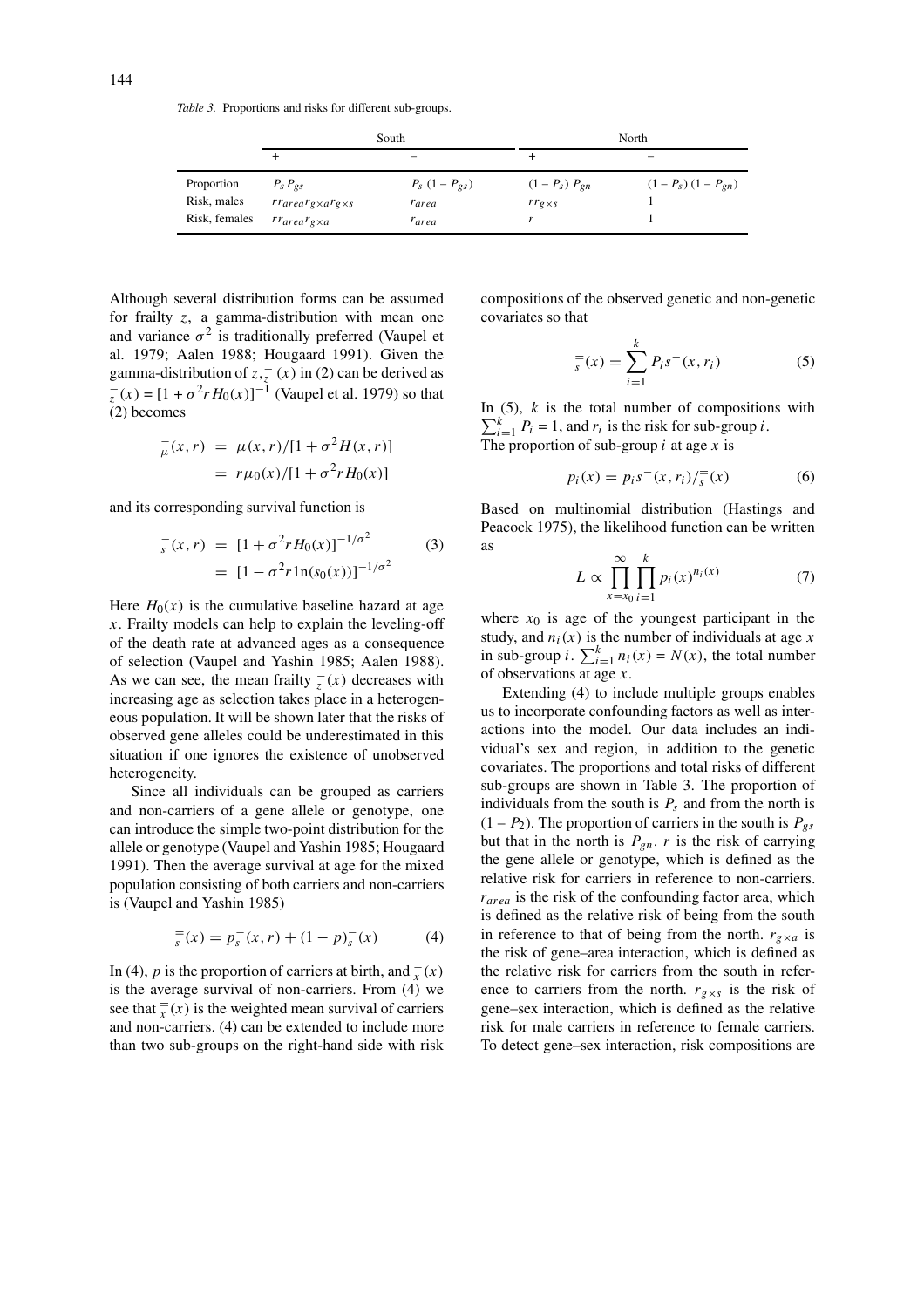specified for males and females separately but with shared parameters (Table 3). There are two things to be considered in such an arrangement. First, male and female survivals are different (Hazzard 1986; Holden 1987; Keyfitz and Flieger 1990): death rates for males are usually higher than for females. Second, there could be mortality crossover at late ages (Kannisto 1994), which would indicate that the relative risk of sex itself is not proportional. In the estimation process, separate likelihood functions are constructed for males and for females, respectively, but with shared parameters.

The estimation is carried out by maximizing the product of all the likelihood functions based on each gene allele with the same risk for area *rarea* and the same variance parameter for the unobserved heterogeneity  $\sigma^2$ . The one  $r_{area}$  for all genes is necessary because it enables the model to capture the risks of gene–area interaction for different genes. The same  $\sigma^2$ for all sub-populations is used in order to reduce the number of parameters to be estimated and to increase the efficiency of the estimation. Although variances in unobserved heterogeneity may not be the same among the sub-populations, they cannot differ dramatically since we only observe a small part of the total frailty.

In our estimation strategy we apply a two-step MLE by which male and female baseline survival functions are estimated from (5) for the given parameters (frequencies and risks) in step one. The calculated baseline survivals are then introduced into the likelihood function to estimate the parameters by maximization in step two. This process reiterates until the maximum likelihood function converges (Figure 1). The major advantage of the two-step MLE is that baseline hazard functions for males and females obtained in this way are non-parametric.

All calculations in this paper were performed with the program GAUSS (Aptech Systems 1996), and graphic presentations were constructed using AXUM software (MathSoft 1996).

# **Results**

The model was first applied to each single allele at different loci to find candidate alleles that may have potential influence on individual survival. Irrelevant genes were selected out by testing their statistical significance for their relative risks (risk of the gene allele, risks of the gene–area, and gene–sex interactions). Since this is done for each gene allele separ-



*Figure 1.* The two-step MLE used for estimating genetic parameters and the baseline survival function. The procedure begins with starting points for the parameters and ends with estimated parameters and baseline survival function when maximum likelihood converges.

ately, the estimate of the risk of area is different for different alleles due to missing values. Twelve alleles at 5 loci (APOB, THO, SOD2, INS, mtDNA, both haplogroups and D-loop markers) were selected from the data as showing potential influence on the life span. We then put them together into one estimation, with the restriction that they had the same risk of area. Significant levels for risk parameters (relative risks for the genes and for interactions) were determined by testing the statistical differences between the estimated risks and one, with the null hypothesis *H*<sub>0</sub>:  $r = 1$ . The probability of a type I error is  $\alpha =$ 0.05. The results are shown in Table 4. There are 3 gene alleles (APOB39, THO10, mtDNAhapl-J) with a potential influence on survival, with risks smaller than one, and there are two frailty alleles (THO7 and mtDNAhapl-U), with risks larger than one. There are 3 genes that have significant gene–environment interactions (APOB35, APOB39, SOD2-T). For carriers of APOB35 and 39, southerners have higher risks than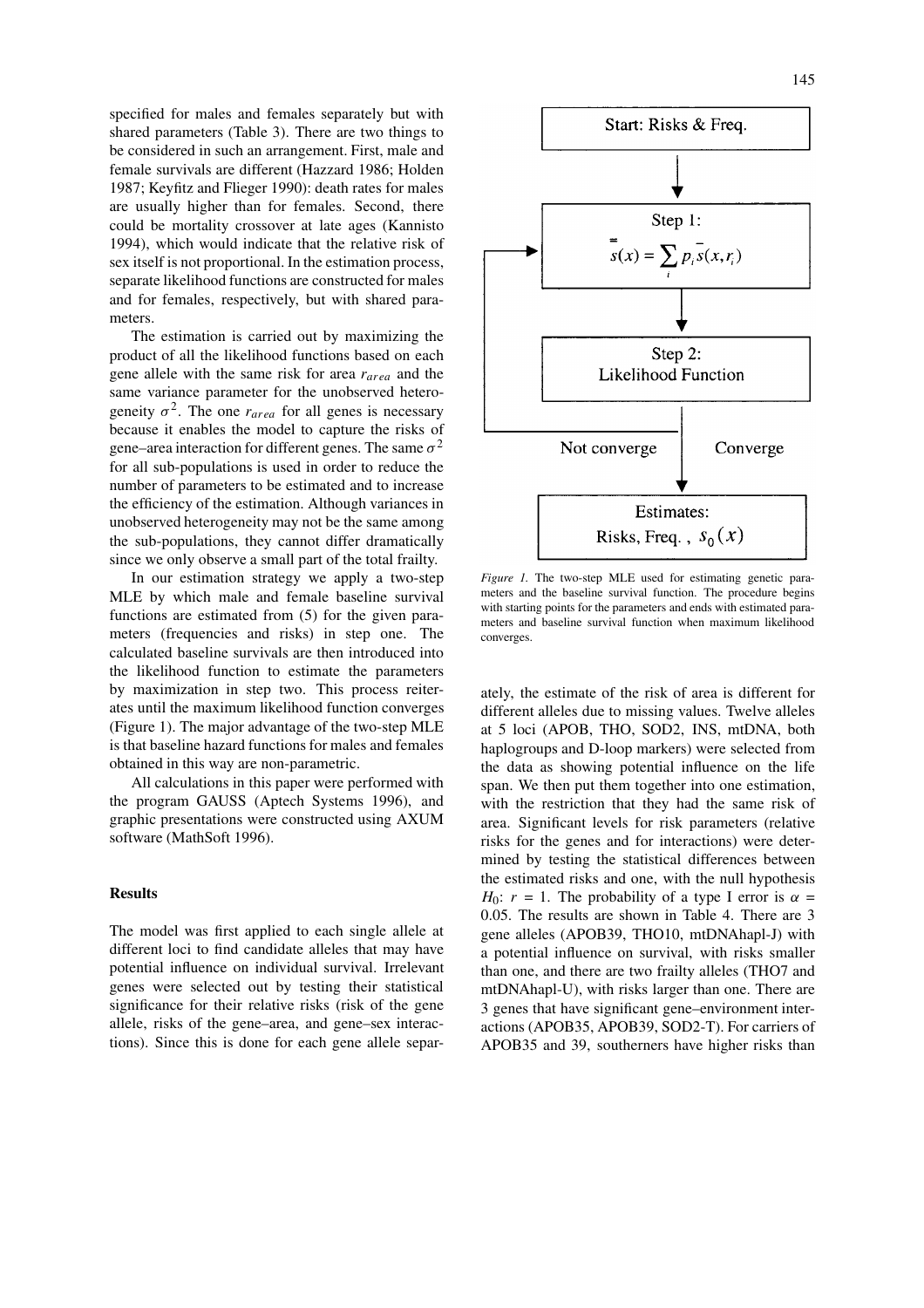Table 4. Parameter estimates without heterogeneity.<sup>a</sup>

| Genes              | Gene frequency<br>in south Italy |       | Gene frequency<br>in north Italy |       | Risk of gene |       |             | Risk of $g \times a$ |       |             | Risk of $g \times s$ |       |             |
|--------------------|----------------------------------|-------|----------------------------------|-------|--------------|-------|-------------|----------------------|-------|-------------|----------------------|-------|-------------|
|                    | est.                             | sd    | est.                             | sd    | est.         | sd    | $P_{value}$ | est.                 | sd    | $P_{value}$ | est.                 | sd    | $P_{value}$ |
| Apob <sub>35</sub> | 0.402                            | 0.017 | 0.356                            | 0.017 | 0.902        | 0.056 | 0.079       | 1.143                | 0.072 | 0.046       | 0.991                | 0.061 | 0.883       |
| Apob39             | 0.084                            | 0.010 | 0.072                            | 0.009 | 0.754        | 0.092 | 0.008       | 1.408                | 0.198 | 0.039       | 1.164                | 0.144 | 0.255       |
| THO7               | 0.321                            | 0.020 | 0.362                            | 0.020 | 1.117        | 0.065 | 0.070       | 0.936                | 0.060 | 0.293       | 0.906                | 0.057 | 0.101       |
| THO <sub>8</sub>   | 0.240                            | 0.018 | 0.142                            | 0.015 | 0.980        | 0.087 | 0.813       | 1.044                | 0.095 | 0.645       | 0.881                | 0.064 | 0.062       |
| THO <sub>10</sub>  | 0.330                            | 0.020 | 0.396                            | 0.021 | 0.864        | 0.052 | 0.009       | 1.105                | 0.071 | 0.135       | 1.110                | 0.071 | 0.122       |
| $SOD2-T$           | 0.829                            | 0.020 | 0.800                            | 0.021 | 0.986        | 0.068 | 0.837       | 0.898                | 0.044 | 0.021       | 1.033                | 0.091 | 0.715       |
| $INS-$             | 0.985                            | 0.006 | 0.965                            | 0.009 | 1.210        | 0.155 | 0.175       | 0.932                | 0.041 | 0.098       | 0.774                | 0.166 | 0.175       |
| $INS+$             | 0.258                            | 0.021 | 0.346                            | 0.023 | 0.899        | 0.061 | 0.095       | 1.063                | 0.080 | 0.429       | 1.128                | 0.080 | 0.107       |
| mtDNAhapl-J        | 0.045                            | 0.009 | 0.051                            | 0.009 | 0.761        | 0.112 | 0.033       | 1.233                | 0.207 | 0.261       | 0.981                | 0.110 | 0.867       |
| mtDNAhapl-U        | 0.138                            | 0.015 | 0.224                            | 0.018 | 1.162        | 0.084 | 0.053       | 0.850                | 0.077 | 0.053       | 1.051                | 0.088 | 0.563       |
| mtDNAstr-136       | 0.014                            | 0.006 | 0.060                            | 0.012 | 0.933        | 0.125 | 0.590       | 0.637                | 0.188 | 0.053       | 1.059                | 0.150 | 0.692       |
| mtDNAstr-138       | 0.034                            | 0.009 | 0.014                            | 0.006 | 0.618        | 0.201 | 0.057       | 1.513                | 0.521 | 0.324       | 1.075                | 0.184 | 0.683       |

<sup>a</sup>  $r_{area}$  = 1.162 (*sd* = 0.014,  $P_{-value}$  ≈ 0.000).

northerners (Table 4). But for carriers of SOD2-T, southerners have lower risk than northerners. There is no allele with sex-specific influences although the *P*−*value* of  $r_{g \times s}$  for THO8 allele is 0.062. The overall risk of  $r_{area}$  is 1.162 (*sd* = 0.014,  $\approx$  0.000), which means that southerners have a higher risk of death than northerners.

In another estimation, we took into account unobserved individual heterogeneity. By introducing different variances of hidden frailty  $\sigma^2$ , we arrived at different values of the likelihood function. The highest likelihood was reached when  $\sigma^2$  is around 0.575 (Figure 2) and when the best fit to the data is obtained (Table 5). Among the major changes, the *P*−*value* for the INS+ allele decreased from 0.095 to 0.049, for APOB35 from 0.079 to 0.047, and for mtDNAstr-138 from 0.057 to 0.001. The effect of gene–area interaction for APOB39 becomes less significant although the risk is higher than in Table 4. Meanwhile, the risks of gene–environment interaction for mtDNAhapl-U and mtDNAstr-136 become significant with *P*−*value* 0.017 and *P*−*value* 0.005 respectively. In the heterogeneity model, THO8 allele shows a strong sex dependent influence on survival which reduces the hazard of death for males but not for females (*P*−*value*  $= 0.013$ ). The estimates of relative risks in Table 5 are all higher when individual heterogeneity is considered. This indicates that if one does not consider heterogeneity, the effect associated with a given gene allele can be systematically underestimated. In Figure 3 we present the hazard functions for female northerners with and without the APOB39 allele. The risk of death is substantially reduced when APOB39 is present.

As concerns allele–area interaction, SOD2-T and mtDNAstr-136 have beneficial effects for southerners although they are neutral genes for northerners. In Figure 4 we plot the mortality curves for mtDNAstr-136 carriers in the south and the north for the two sexes. The risk of death is dramatically lower for southerners than for northerners as a result of gene–environment interaction. In the model that considers unobserved heterogeneity, the estimated *rarea* increases from 1.162 in the model without heterogeneity to 1.611 (*sd* = 0.066, *P*−*value* 0.000).

THO8 is the only gene that shows a sex-specific influence. The gene is neutral in females but it reduces the risk of death by almost half (to 0.644) for males. The mortality curves for southerners are plotted in Figure 5 for both males and females. But only males exhibit a difference between carriers and non-carriers of this allele. The sex-dependent influence of THO8 indicates that the effect of a gene on multifactorial trait depends on the physiological background in which the gene is expressed. Therefore, if the age-related physiological scenario changes in males and females differently, the effect of a certain gene on survival could vary between the sexes. In Figure 5, the female mortality curves overtake those of males at later ages. The necessity of introducing male and female survival functions in the model is obvious.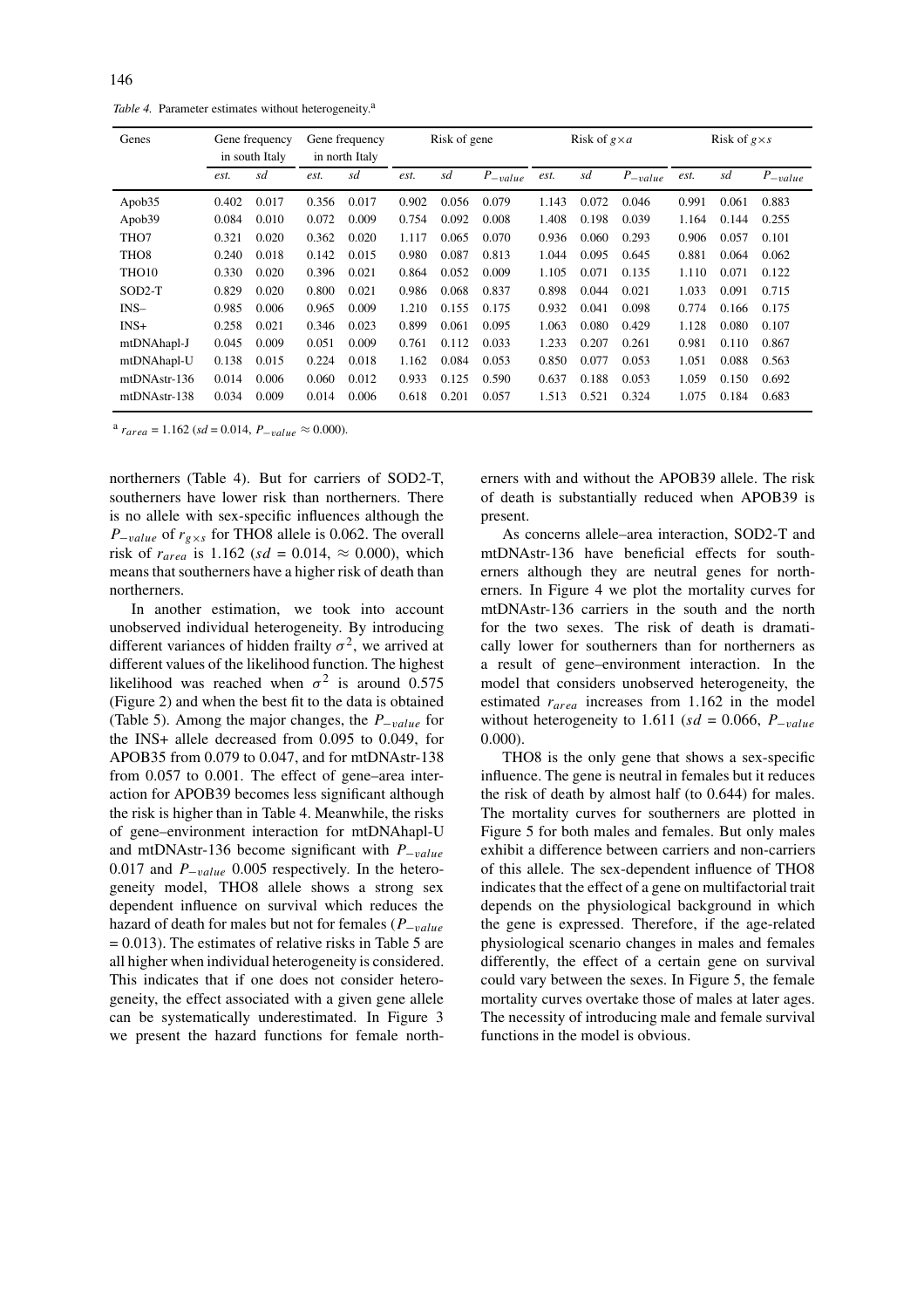

*Figure 2.* The log likelihood plotted against  $\sigma^2$ . The highest likelihood is reached at the point  $\sigma^2 = 0.575$ .



*Figure 3.* Estimated hazard functions for female northerners with (+) and without (–) Apob39 gene in log scale. The gene significantly reduces risk of death over all ages.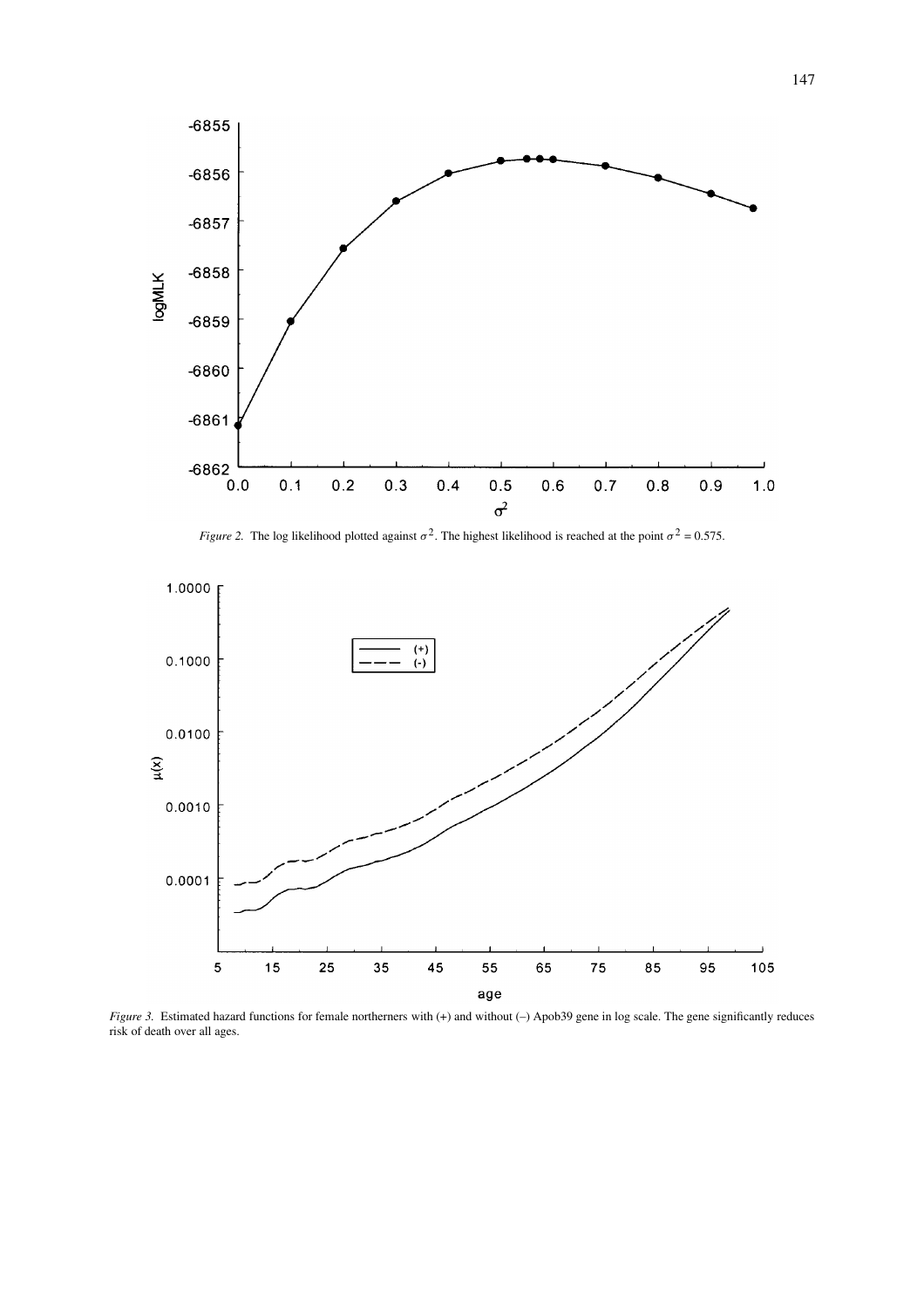| Genes              | Gene frequency<br>in south Italy |       | Gene frequency<br>in north Italy |       | Risk of gene |       |             | Risk of $g \times a$ |       |              | Risk of $g \times s$ |       |             |
|--------------------|----------------------------------|-------|----------------------------------|-------|--------------|-------|-------------|----------------------|-------|--------------|----------------------|-------|-------------|
|                    | est.                             | sd    | est.                             | sd    | est.         | sd    | $P_{value}$ | est.                 | sd    | $P_{-value}$ | est.                 | sd    | $P_{value}$ |
| Apob <sub>35</sub> | 0.404                            | 0.017 | 0.354                            | 0.017 | 0.740        | 0.131 | 0.047       | 1.487                | 0.269 | 0.070        | 1.012                | 0.306 | 0.968       |
| Apob39             | 0.088                            | 0.010 | 0.069                            | 0.009 | 0.444        | 0.132 | 0.000       | 2.936                | 1.201 | 0.107        | 1.842                | 0.747 | 0.260       |
| THO7               | 0.322                            | 0.020 | 0.364                            | 0.020 | 1.366        | 0.242 | 0.130       | 0.831                | 0.171 | 0.323        | 0.781                | 0.162 | 0.177       |
| THO <sub>8</sub>   | 0.238                            | 0.018 | 0.143                            | 0.015 | 0.972        | 0.241 | 0.908       | 1.091                | 0.294 | 0.758        | 0.644                | 0.143 | 0.013       |
| THO <sub>10</sub>  | 0.328                            | 0.020 | 0.391                            | 0.021 | 0.656        | 0.106 | 0.001       | 1.308                | 0.246 | 0.211        | 1.347                | 0.266 | 0.192       |
| $SOD2-T$           | 0.830                            | 0.020 | 0.79                             | 0.021 | 0.939        | 0.192 | 0.752       | 0.734                | 0.113 | 0.019        | 1.125                | 0.313 | 0.689       |
| $INS-$             | 0.986                            | 0.006 | 0.966                            | 0.009 | 1.675        | 0.638 | 0.290       | 0.815                | 0.107 | 0.083        | 0.589                | 0.382 | 0.283       |
| $INS+$             | 0.260                            | 0.021 | 0.344                            | 0.023 | 0.737        | 0.134 | 0.049       | 1.202                | 0.275 | 0.462        | 1.450                | 0.325 | 0.167       |
| mtDNAhapl-J        | 0.045                            | 0.009 | 0.050                            | 0.009 | 0.497        | 0.172 | 0.003       | 1.666                | 0.759 | 0.380        | 0.867                | 0.258 | 0.606       |
| mtDNAhapl-U        | 0.136                            | 0.015 | 0.228                            | 0.018 | 1.587        | 0.375 | 0.118       | 0.584                | 0.175 | 0.017        | 1.212                | 0.343 | 0.536       |
| mtDNAstr-136       | 0.016                            | 0.006 | 0.057                            | 0.012 | 0.826        | 0.310 | 0.573       | 0.352                | 0.231 | 0.005        | 0.982                | 0.355 | 0.959       |
| mtDNAstr-138       | 0.035                            | 0.009 | 0.012                            | 0.006 | 0.275        | 0.212 | 0.001       | 3.154                | 2.791 | 0.440        | 1.158                | 0.532 | 0.766       |

Table 5. Parameter estimates with heterogeneity.<sup>a</sup>

<sup>a</sup>  $r_{area}$  = 1.611 (*sd* = 0.066,  $P_{-value}$  ≈ 0.000).



*Figure 4.* Estimated hazard functions for mtDNAtsr-136 male and female carriers by area. Southerners have a lower risk of death than northerners for both sexes.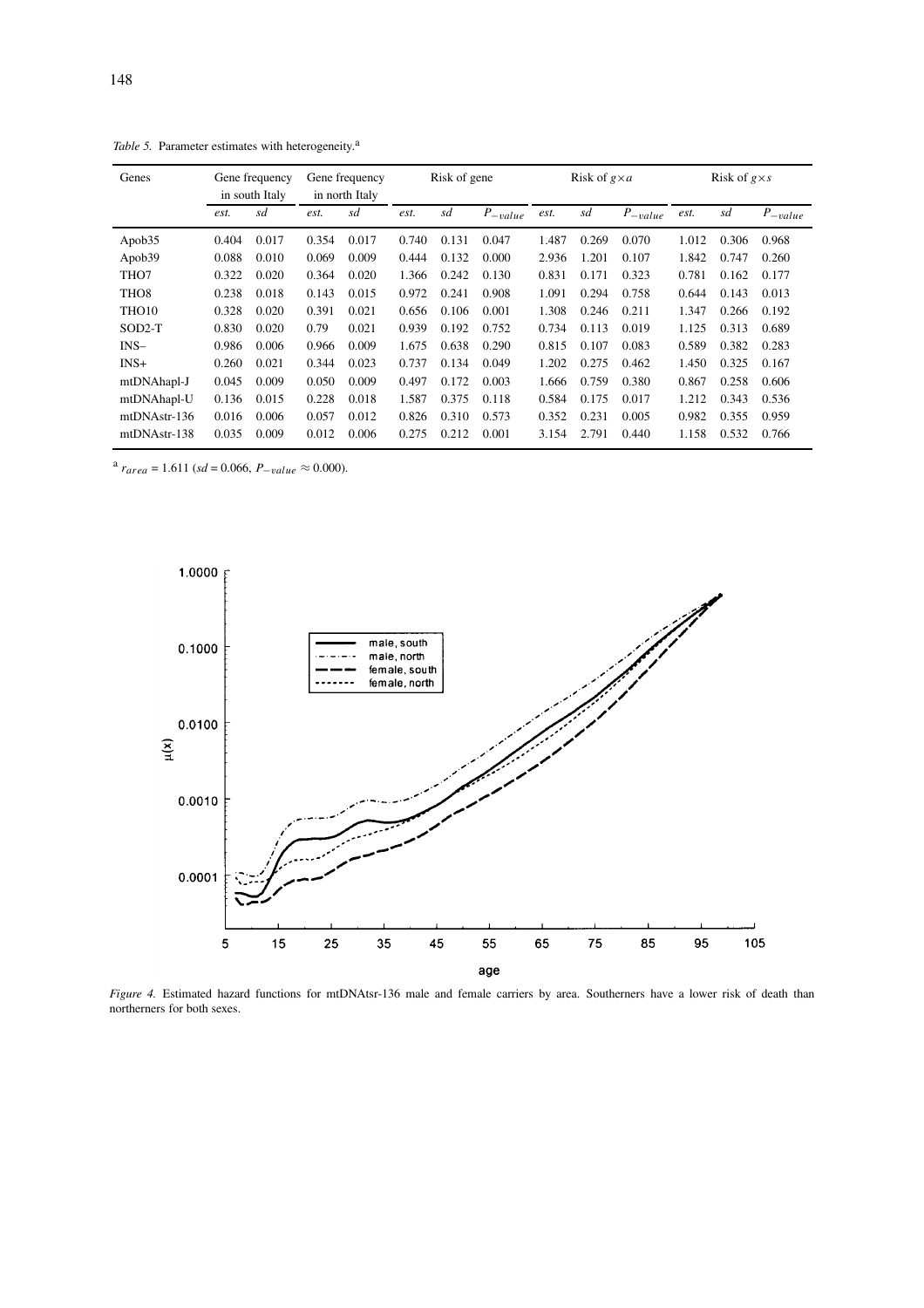

*Figure 5.* Estimated hazards for southerners with (+) and without (-) THO8 for the two sexes. While the death rate does not differ between female carriers and non-carriers, males with the gene have a lower risk of death than that of those without it.

While some genes may manifest gene–environment interaction, there are others that exhibit different initial frequencies in different geographic regions. Frequencies for THO8 and mtDNAstr-138 are significantly higher in southern than in northern Italy, while the frequencies of INS+, mtDNAhapl-U, mtDNAstr-136 are higher in the north (Table 5). Differences in gene frequencies by area are not unexpected, and they may be due to the differing genetic origins of the southern and northern Italian populations (Cavalli Sforza et al. 1994). In Tables 4 and 5, the reported frequencies are the proportions of carriers of the genes. The corresponding allele frequencies can be calculated since the estimated proportions include individuals carrying one or two gene alleles. Let us assume that is the allele frequency. The proportion of carriers of the allele in the population is  $P^{2} + 2P' (1 - P') = 1 - (1 P'$ <sup>2</sup>, which equals the estimated proportion *P* in the model. With this relationship, we can calculate allele frequency as  $P' = 1 - \sqrt{1 - P}$ . Taking APOB35, for example, the allele frequency is  $P' = 1 - \sqrt{1 - 0.404}$  $= 0.228$  in the south. Comparing the frequency estimates in Tables 4 and 5, we see that the introduction of heterogeneity does not seem to affect the estimation significantly.

## **Conclusions**

The present study demonstrates the feasibility of analyzing genotype data in combination with demographic information to estimate the relative risks associated with both a gene by itself and a gene– environment interaction, as well as to estimate sexspecific effects on survival. The estimation of gene– environment interaction is crucial for the following reasons. First, as the results show, gene–environment interaction exists as a common phenomenon in modulating a complex trait such as life span, where the environment has an important role to play. Thus, the study of gene–environment interaction is an important aspect of genetic research on longevity. Second, ignoring these interactions can result in an incorrect assessment of allele effects. If a gene is beneficial in the south but neutral in the north, for example, it could be assessed as a universally beneficial gene if its interaction with geographic area is ignored (simulated result). In this paper, the strategy for detecting gene– environment interaction is also applied to the investigation of the sex dependency of the influence of genes on life span. When investigating sex interaction, it is important to take into account the existing mortality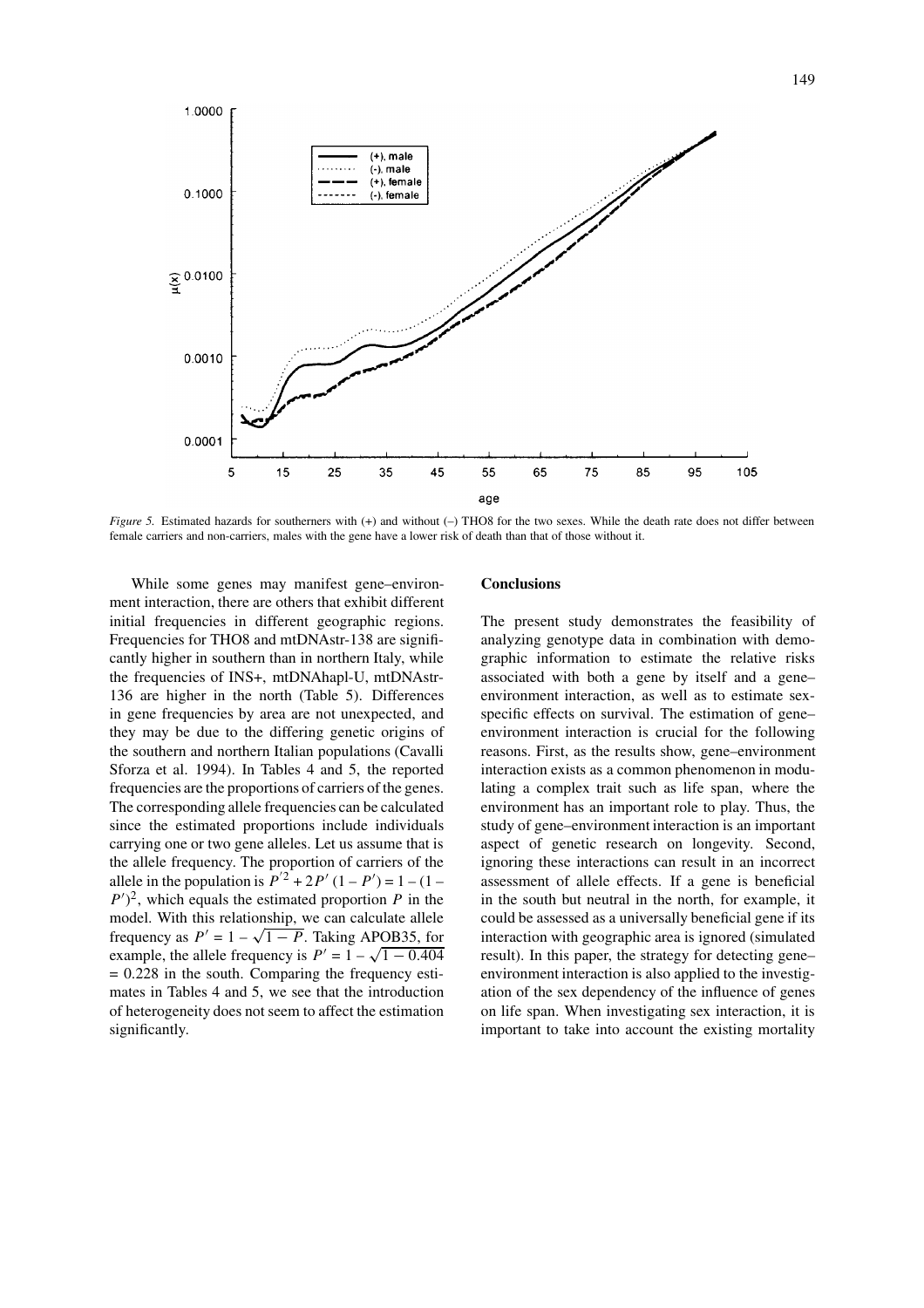difference between the two sexes, which results in a very high proportion of females among the oldest-old (Vaupel et al. 1998). The two distinctive features, the inclusion of gene–sex interaction and the introduction of sex-specific survival, provide a feasible and efficient way of measuring the sex dependency in gene expression and regulation.

In addition to gene–environment interaction, the environment itself plays a major role in survival (Christensen and Vaupel 1996; Herskind et al. 1996; McGue et al. 1993; Harris et al. 1992) and can thus act as a confounding factor that influences the evaluation of genetic effects (Sellers et al. 1998). Only when the interference of the environment is properly controlled for can the genetic and interactive terms be measured correctly. Sex is another confounding factor that matters. In this application, it is successfully avoided when male and female survival functions available from population life tables are introduced and the interaction of sex incorporated. The sexspecific effect is measured as an extra risk for carriers of the gene of one sex when other parameters are controlled for. With this strategy, it is possible to include other confounding factors when necessary, and it is possible to extend this model to explore gene– gene interaction as well. The life span as a complex trait is a polygenic phenotype that involves the coeffect of multiple genes (Vaupel and Tan 1997; Martin 1997). It will be interesting and necessary to discover whether the genes function together, independently, and/or dependently. If there is any dependency, then the biological significance can be ascertained. Given the fact that there is usually a considerable amount of polymorphism at each locus, a better strategy is to combine the simple gene frequency method with our new approach. In this way, possible interactions can be screened by simply comparing frequencies among different age groups and then examining them carefully and in more detail afterwards by applying the new methods.

Since some of the genes have different frequencies in different geographic areas (THO8, INS+, mtDNAhapl-U, mtDNAstr-136, mtDNAstr-138), ignoring the regional differences might introduce bias into the estimates of the risks associated with them. In a simple simulation, we assume that one gene is neutral, with risk  $r = 1$ , but that there are different gene frequencies in the south (0.1) and in the north (0.2). We also assume that the area risk for being from the south is 1.5. The estimated risk  $r$  for the gene is 0.95 when we impose the same gene frequency for the two areas. This bias stems from an overestimated gene frequency in the south and an underestimated frequency in the north (0.15 for both areas if one assumes that 50% are from the south at birth). Due to the higher risk of death in the south (1.5 to 1), there are more people from the north who reach old age. This high proportion of northerners at old ages is artificially related to a lower risk of the gene occurring when the frequency of the gene is underestimated in the north.

Another important aspect of this application is the introduction of unobserved individual heterogeneity. Its influence on the estimates of risks is explicitly demonstrated in Tables 4 and 5. The risks are systematically underestimated and thus lead to conservative conclusions when heterogeneity is not taken into consideration. When heterogeneity is introduced, however, this dramatically improves the likelihood of the estimation and thus produces better estimates (Figure 2). The likelihood values from heterogeneity and from homogeneity models are comparable because  $\sigma^2$  in the heterogeneity model is set to different values, whereupon the parameters are then estimated. The number of parameters estimated does not change at all, regardless of whether or not one considers heterogeneity. However, it is not true that all sub-populations had the same variance in their unobserved frailties. The one- $\sigma^2$  model offers a feasible way of including heterogeneity with a limited sample size. As a consequence, hazard functions for different sub-populations merely converge and do not cross – which may not necessarily be the case. On the other hand, the convergence phenomenon (Figures 3, 4, 5) raises an important question regarding the influence of genes on survival at very old ages. It seems that a certain gene becomes unimportant as the hazards of death for populations with and without it converge. As we know, the risk associated with the gene, as it is assumed, does not change with age at the individual level since we are using a proportional hazard model as described by Cox (1972). The convergence is almost certainly due to unobserved heterogeneity, which compensates for the genetic effect as selection continues with increasing age in a heterogeneous population with the same genotype (Vaupel and Yashin 1985). We hope that this problem can be addressed in more detail when more data are available. In addition, the assumption of gamma-distributed frailty is only an arbitrary condition for identifiability and mathematical convenience. One could assume that our model could be sensitive to the assumptions of the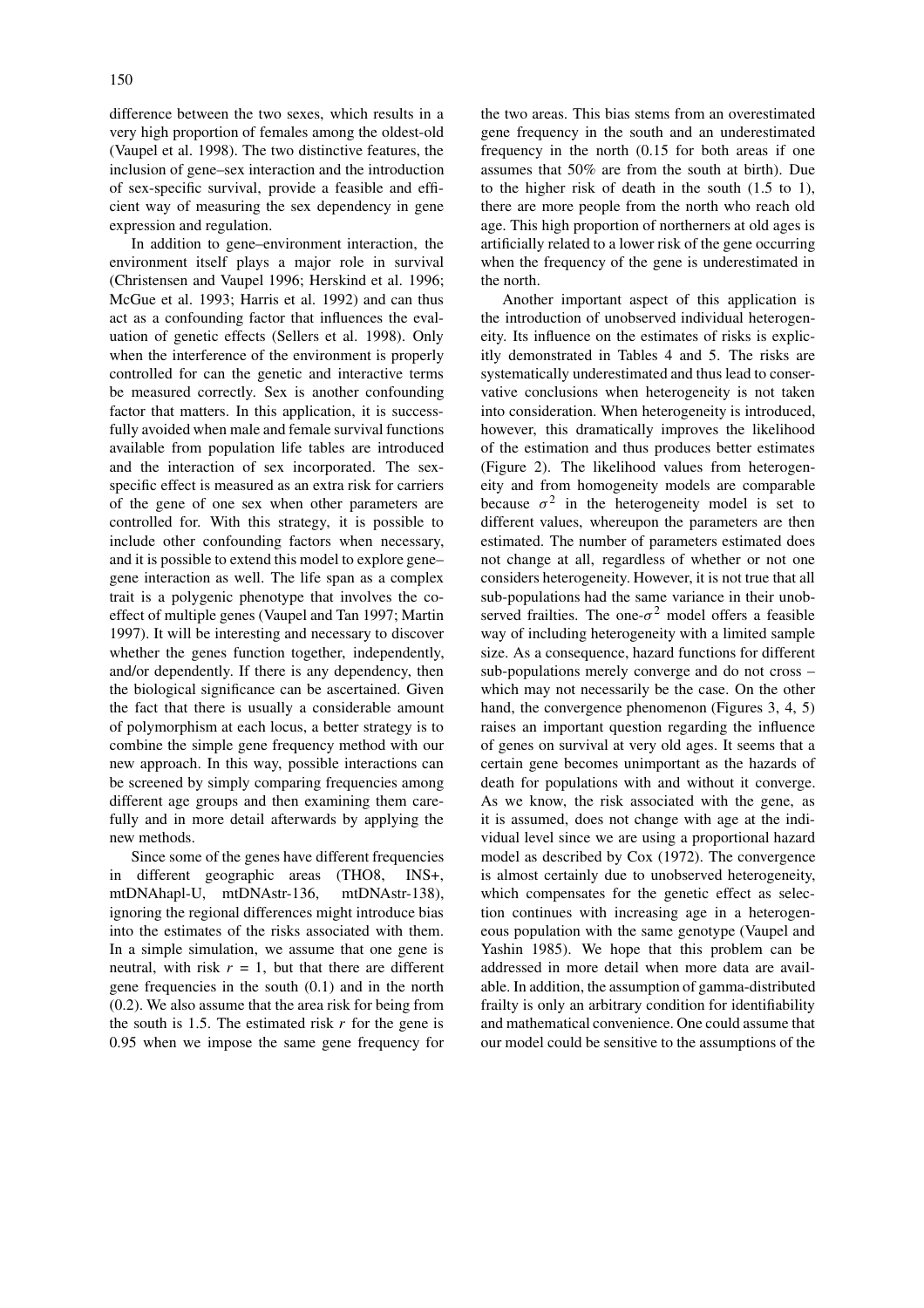distribution of frailty. However, it was shown recently (Yashin et al. 1999b) in a comparative analysis of different frailty models that the gamma-frailty model is rather flexible for working with survival data.

Furthermore, one must note that all risk parameters in the model are defined as being multiplicatively proportional to the baseline hazard, as is the case in the Cox model. Like any other assumptions involved in defining a model, the proportional hazard approach may not reflect the real situation, especially for the genetic parameters. As a result, some special patterns of genetic influence on survival that deviate from being constant could be missed. However, the simple assumption can serve as the first step in solving the problem.

One concern is that adjustments of the significance level for the statistical tests might be needed since we are doing multiple comparisons. However, our interest here is focused on each gene allele separately, so we test multiple hypotheses rather than performing multiple tests of a single hypothesis. As is often done, such adjustment is called for (De Benedictis et al. 1999; Weir 1996; Rothman 1990) in the latter situation. If one is interested in making an overall conclusion on a single locus with multi-alleles, then each test on one allele can be treated as one instance of a repeated test that contributes to the final result on the hypothesis on the locus. Adjustment is required in this case because the existence of any significant allele will result in a positive conclusion.

The fact that significant genes were discovered in the present study is not surprising since the candidate genes selected play central roles in crucial metabolic pathways. The APOB gene variations could affect the efficiency in cholesterol metabolism and thus associate with individual's susceptibility to coronary artery disease (Hegele et al. 1986; Myant et al. 1989; Paulweber et al. 1989, 1990; Kervinen et al. 1994) and survival. The significant effects of THO and INS alleles could be relevant to the complex relationship existing between insulin and catecholamins (Natali et al. 1998) in glucose metabolism, whose regulation in turn affects life span from yeast (Jiang et al. 2000) to humans (Paolisso et al. 1996). The beneficial effect of SOD2-T allele could support the finding that SOD2 polymophisms affect the efficiency of mitochondrial transport (Shimoda-Matsubayashi et al. 1996). Lastly, the biological background for the association between mtDNA variation and longevity is probably relevant to mtDNA haplogroup-specific oxidative phosphorylation efficiency (Ruiz-Pesini et al. 2000).

#### **Acknowledgements**

This work was partly supported by the Italian Ministero Università Ricerca Scientifica Technologica 1998–2000 project, 'Longevity Determinants in Humans: The Model of Centenarians' by Istituto Nazionale Riposo e Cura Anziani, Ancona, Italy, and by grant P01 AG08761-01 from the National Institute of Health/National Institute on Aging. The authors are thankful to Prof. Kaare Christensen from Southern Denmark University (Odense University) for useful discussions and to Dr Karl Brehmer for help in preparing the paper.

#### **References**

- Aalen O (1988) Heterogeneity in survival analysis. Stat Med 7: 1121–1137
- Andrieu N and Goldstein AM (1999) Epidemiologic and genetic approaches in the study of gene–environment interaction: an overview of available methods. Epidemiol Rev 20: 137–147
- Aptech System (1996) Gauss: Mathematical and Statistical System. Vol I: System and Graphics manual. Aptech Systems, Maple Valley, Washington
- Arking R (1987) Genetic and environmental determinants of longevity in Drosophila. Basic Life Sci 42: 1–22
- Bathum L, Andersen-Ranberg K, Boldsen J, Brosen K and Jeune B (1998) Genotypes for the cytochrome P450 enzymes CYP2D6 and CYP2C19 in human longevity: role of CYP2D6 and CYP2C19 in longevity. Eur J Clin Pharmacol 54: 427–430
- Bennett WP, Hussain SP, Vahakangas KH, Khan MA, Shields PG and Harris CC (1999) Molecular epidemiology of human cancer risk: gene–environment interactions and p 53 mutation spectrum in human lung cancer. J Pathol 187: 8–18
- Bladbjerg EM, Andersen-Ranberg K, de Maat MP, Kristensen SR, Jeune B, Gram J and Jespersen J (1999) Longevity is independent of common variations in genes associated with cardiovascular risk. Thromb Haemost 82: 1100–1105
- Bocquet-Appel JP and Jakobi L (1990) Familial transmission of longevity. Ann Hum Biol 17: 81–95
- Bonafe M, Olivieri F, Mari D, Baggio G, Mattace R, Sansoni P, De Benedictis G, De Luca M, Bertolini S, Barbi C, Monti D and Franceschi C (1999a) p 53 variants predisposing to cancer are present in healthy centenarians. Am J. Hum Genet 64: 292–295
- Bonafe M, Olivieri F, Mari D, Baggio G, Mattace R, Berardelli M, Sansoni P, De Benedictis G, De Luca M, Marchegiani F, Cavallone L, Cardelli M, Giovagnetti S, Ferrucci L, Amadio L, Lisa R, Tucci MG, Troiano L, Pini G, Gueresi P, Morellini M, Sorbi S, Passeri G, Barbi C and Valensin S (1999b) p 53 codon 72 polymorphism and longevity: additional data on centenarians from continental Italy and Sardinia. Am J Hum Genet 65: 1782–1785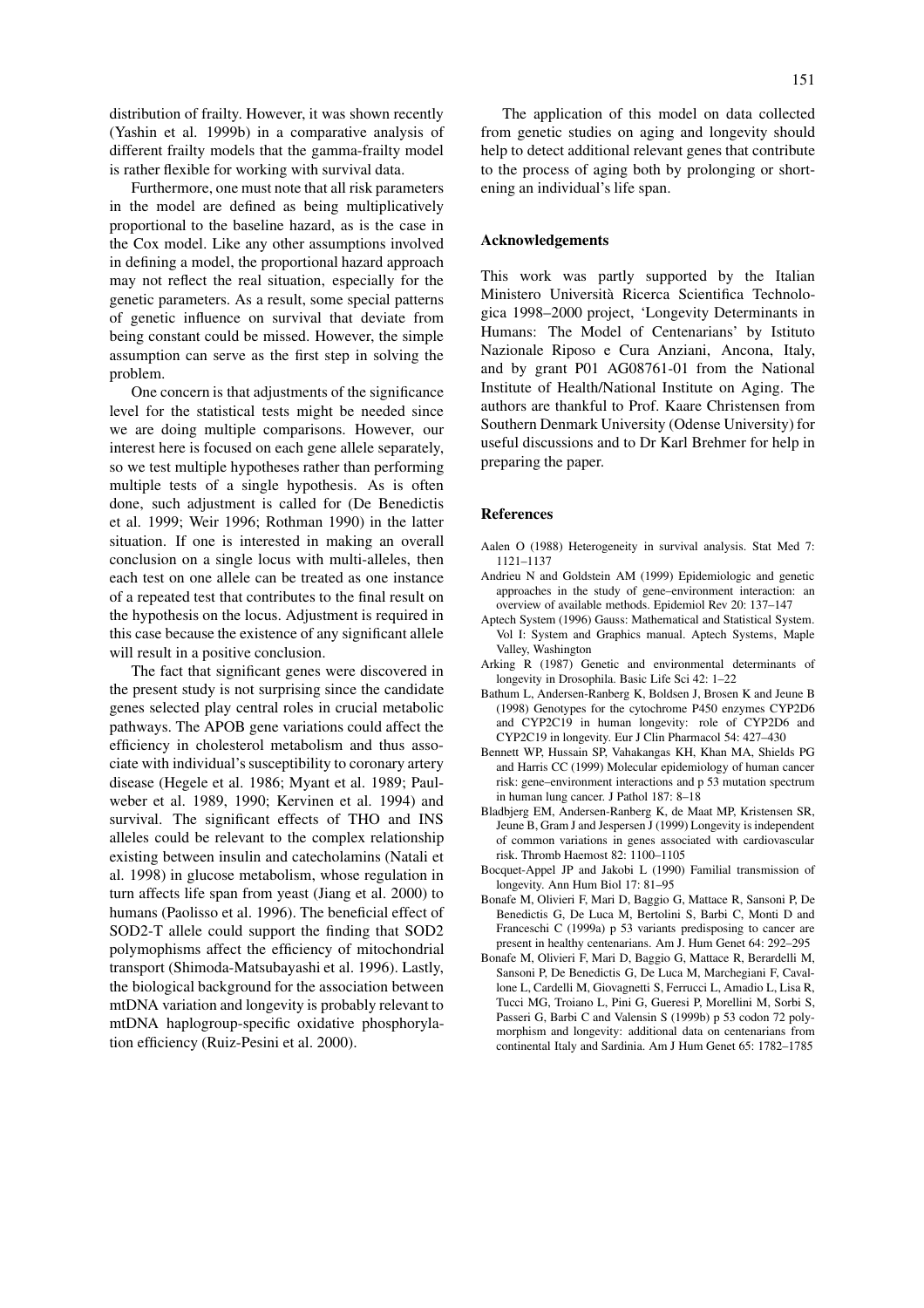- Cavalli Sforza LL, Menozzi P and Piazza A (eds) (1994) The History and Geography of Human Genes, pp 277–280. Princeton University Press, Princeton, New Jersey
- Chen J, Giovannucci EL and Hunter DJ (1999) MTHFR polymorphism, methyl-replete diets and the risk of colorectal carcinoma and adenoma among US men and women: an example of gene–environment interactions in colorectal tumorigenesis. J Nutr 129(2S Suppl): 560S–564S
- Christensen K and Vaupel JW (1996) Determinants of longevity: genetic, environmental and medical factors. J Intern Med 240: 333–341
- Clare MJ and Luckinbill LS (1985) The effects of gene– environment interaction on the expression of longevity. Heredity 55: 19–26
- Cox DR (1972) Regression models and life-tables. J R Stat Sco B 34: 187–220
- De Benedictis G, Falcone E, Rose G, Ruffolo R, Spadafora P, Baggio G, Bertolini S, Mari D, Mattace R, Monti D, Morellini M, Sansoni P and Franceschi C (1997) DNA multiallelic systems reveal gene/longevity associations not detected by diallelic systems: The APOB locus. Hum Genet 99: 312–318
- De Benedictis G, Carotenuto L, Carrieri G, De Luca M, Falcone E, Rose G, Cavalcanti S, Corsonello F, Feraco E, Baggio G, Bertolini S, Mari D, Mattace R, Yashin AI, Bonafe M and Franceschi C (1998a) Gene/longevity association studies at four autosomal loci (REN, THO, PARP, SOD2). Eur J Hum Genet 6: 534–541
- De Benedictis G, Carotenuto L, Carrieri G, De Luca M, Falcone E, Rose G, Yashin AI, Bonafe M and Franceschi C (1998b) Agerelated changes of the 3'APOB-VNTR genotype pool in ageing cohorts. Ann Hum Genet 62: 115–122
- De Benedictis G, Rose G, Carrieri G, De Luca M, Falcone E, Passarino G, Bonafè M, Monti D, Baggio G, Bertolini S, Mari D, Mattace R and Franceschi C (1999) Mitochondrial DNA inherited variants are associated with successful aging and longevity in humans. FASEB J 13: 1532–1536
- Gavras I, Manolis A and Gavras H (1999) Genetic epidemiology of essential hypertension. J Hum Hypertens 13: 225–229
- Grube K and Burkle A (1992) Poly(ADP-ribose) polymerase activity in mononuclear leukocytes of 13 mammalian species correlates with species-specific life span, Proc Natl Acad Sci USA 89(24): 11759–11763
- Harris JR, Lippman ME, Veronesi U and Willett W (1992) Breast cancer (1). N Engl J Med 327: 319–328
- Hastings N and Peacock JB (1974) Statistical Distributions. Butterworths, London, 90 pp
- Hazzard WR (1986) Biological basis of the sex differential in longevity. J Am Geriatr Soc 34: 455–471
- Hegele RA, Huang LS, Herbert PN, Blum CB, Buring JE, Hennekens CH and Breslow JL (1986) Apolipoprotein B-gene DNA polymorphism associated with myocardial infarction. N Engl J Med 315(24): 1509–1515
- Herskind AM, McGue M, Holm NV, Sorensen TI, Harvald B and Vaupel JW (1996) The heritability of human longevity: a population-based study of 2872 Danish twin pairs born 1870– 1900. Hum Genet 97: 319–323
- Holden C (1987) Why do women live longer than man? Science 238: 158–160
- Hougaard P (1991) Modeling heterogeneity in survival analysis. J Appl Prob 28: 695–701
- ISTAT (1997) Annuario statistico italiano, pp 48–49. ISTAT, Rome
- Jiang JC, Jaruga E, Repnevskaya MV, Jazwinski SM (2000) An intervention resembling caloric restriction prolongs life span and retards aging in yeast. FASEB J 14: 2135–2137
- Ivanova R, Henon N, Lepage V, Charron D, Vicaut E and Schachter F (1998) HLA-DR alleles display sex-dependent effects on survival and discriminate between individual and familial longevity. Hum Mol Genet 7: 187–194
- Kannisto V (1994) Development of oldest-old mortality, 1950– 1990: evidence from 28 developed countries, pp 59–66. Odense University Press, Odense, Denmark
- Kervinen K, Savolainen MJ, Salokannel J, Hynninen A, Heikkinen J, Ehnholm C, Koistinen MJ, Kesaniemi YA (1994) Apolipoprotein E and B polymorphisms – longevity factors assessed in nonagenarians, Atherosclerosis 105(1): 89–95
- Keyfitz N and Flieger W (1990) World Population Growth and Aging. University of Chicago Press, Chicago
- Martin GM (1997) Genetics and the pathobiology of ageing. Philos Trans R Soc London B Biol Sci 1997 352: 1773–1780
- Martin N (2000) Gene–environment interaction and twin studies. In: Spector TD, Snieder H, MacGregor (eds) Advances in Twin and Sib-Pair Analysis, pp 143–150. Oxford University Press, London
- MatchSoft. (1996) Axum Technical Graphics and Data Analysis. Cambridge, Massachusetts
- McGue M, Vaupel JW, Holm N and Harvald B (1993) Longevity is moderately heritable in a sample of Danish twins born 1870– 1880. J Gerontol 48: B237–244
- Natali A, Gastaldelli A, Galvan AQ, Sironi AM, Ciociaro D, Sanna G, Rosenzweig P and Ferrannini E (1998) Effects of acute alpha 2-blockade on insulin action and secretion in humans. Am J Physiol 274: E57–E64
- Paolisso G, Gambardella A, Ammendola S, D'Amore A and Varricchio M (1996) Glucose tolerance and insulin action in healthy centenarians. Am J Physiol 270: E890–E896
- Paulweber B, Friedl W, Holzl B, Sandhofer F (1989) Genetics of coronary heart disease. Lancet 2(8659): 384
- Paulweber B, Friedl W, Krempler F, Humphries SE, Sandhofer F (1990) Association of DNA polymorphism at the apolipoprotein B gene locus with coronary heart disease and serum very low density lipoprotein levels, Arteriosclerosis 10(1): 17–24
- Rothman KJ (1990) No Adjustments are needed for multiple comparisons. Epidemiology 1: 43–46
- Ruiz-Pesini E, Lapena AC, Diez-Sanchez C, Perez-Martos A, Montoya J, Alvarez E, Diaz M, Urries A, Montoro L, Lopez-Perez MJ and Enriquez JA (2000) Human mtDNA haplogroups associated with high or reduced spermatozoa mobility. Am J Hum Genet 67: 682–696
- Sambrook P and Nguyen T (1999) Bone mineral density and gene– environment interactions in the search for osteoporosis genes. Environ Health Perspect 107: A130-A131
- Schachter F, Faure-Delaneff L, Guenot F, Rouger H, Froguel P, Lesueur-Ginot L and Cohen D (1994) Genetic associations with human longevity at the APOE and ACE loci. Nature Genetics 6: 29–32
- Sellers TA, Weaver TW, Phillips B, Altmann M and Rich SS (1998) Environmental factors can confound identification of a major gene effect: results from a segregation analysis of a simulated population of lung cancer families. Genet Epidemiol 15: 251–262
- Shimoda-Matsubayashi S, Matsumine H, Kobayashi T, Nakagawa-Hattori Y, Shimizu Y and Mizumo Y (1996) Structural dimophism in the mitochondrial targeting sequence in the human manganese superoxide dismutase gene. Biochem Biophys Res Comm 226561–226565
- Toupance B, Godelle B, Gouyon PH and Schachter F (1998) A model for antagonistic pleiotropic gene action for mortality and advanced age. Am J Hum Genet 62: 1525–1534